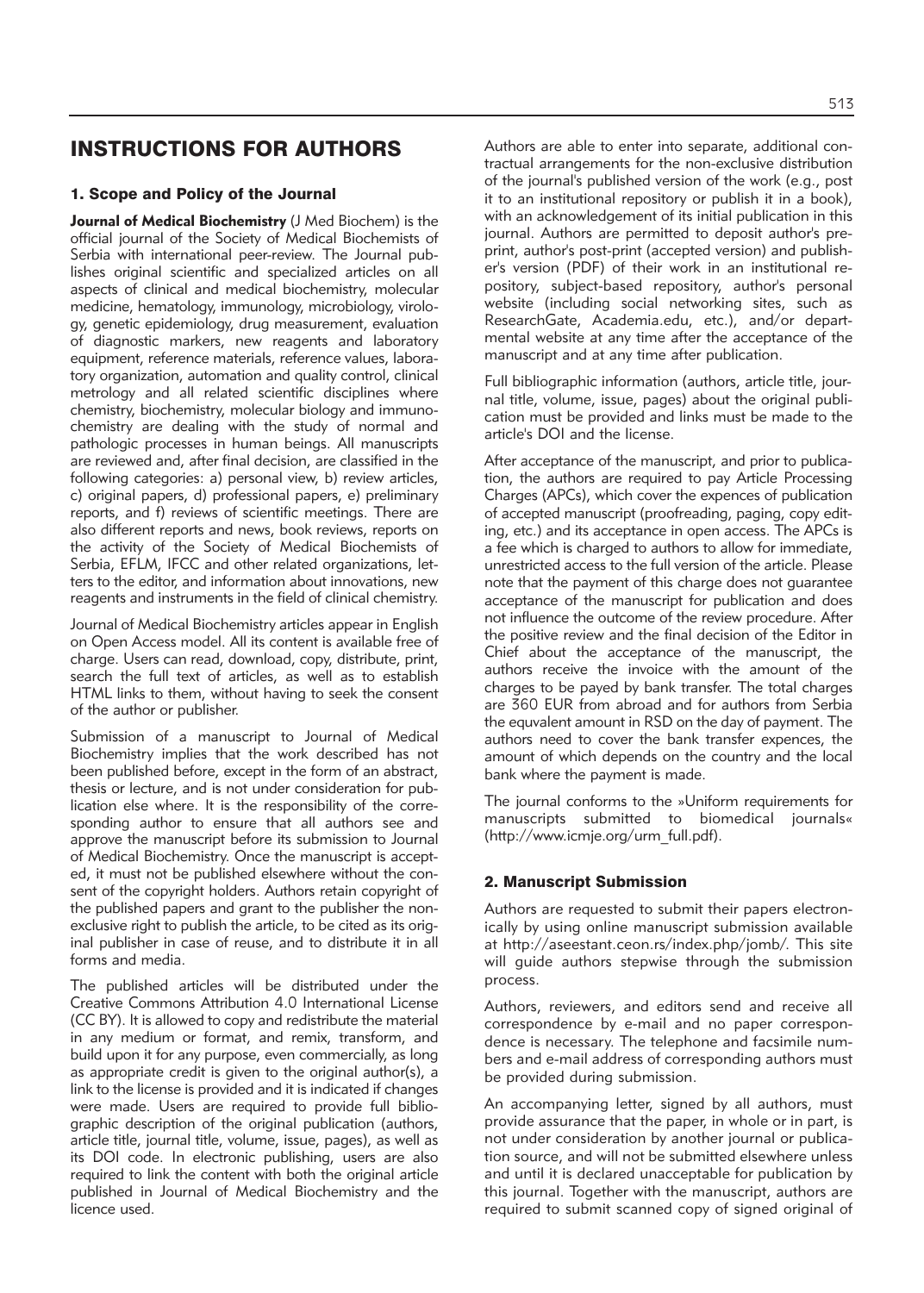Conflict of Interest Statement, which can be downloaded from the journal home page.

Each manuscript should be accompanied by a cover letter containing a brief statement describing the novelty and importance of the work submitted.

All manuscripts are peer reviewed by at least two independent reviewers. All manuscripts submitted to the Journal of Medical Biochemistry are checked using CrossCheck iThenticate plagiarism detection system for duplicate and unattributed content.

In case of any technical problems, please contact Snežana Jovičić, Managing Editor for Journal of Medical Biochemistry (jmedbio.managing.editor@gmail.com).

# 3. Authorship

This journal accepts the guidelines on authorship developed by the International Committee of Medical Journal Editors. This requires that each author should have participated sufficiently in the work to take public responsibility for the content. This participation must include: (a) conception or design, or analysis and interpretation of data, or both; (b) drafting the article or revising it critically for important intellectual content; and (c) final approval of the version to be published. Participating solely in the collection of data does not justify authorship.

All elements of an article (a), (b), and (c) above, critical to its main conclusions, must be attributable to at least one author. A paper with corporate (collective) authorship must specify the key persons who were responsible for the article; others who contributed to the work should be recognized or acknowledged separately. The Editors may require authors to justify the assignment of authorship.

#### 4. Review of Manuscripts and Speed of Publication

Papers are independently reviewed by at least two reviewers selected by the Editors as doble-blind peer review. Reviews and original manuscripts are judged by the Editor-in-Chief who decides either to accept (without or with minor modifications), to return to the author for revision, or to reject the manuscript. If reviewers disagree, the Editor-in-Chief may ask for a third independent judgment. After completion of the reviewing process, the Editorial Office sends an appropriate letter to the authors together with the anonymized reviews and editorial comments for the author's consideration. Usually, decisions are reached within four weeks from the submission date. When papers are accepted subject to revision, the revised manuscript must be returned within approx. one month. Revised articles are re-evaluated by the Editor-in-Chief who decides to accept or to submit to a second review. It is the aim of the Journal to publish papers within six months after their receipt by the Editor-in-Chief.

The authors will receive first proofs for correction.

#### 5. Preparation of Manuscripts

The complete manuscript, including enclosures should be prepared according to instructions given in this section.

Manuscripts must be written in clear and concise English language. The manuscript should be written in the third person avoiding the passive voice. Please have your text proofread by an native English speaker before you submit it for consideration. Either British or American spelling is acceptable. At the proofreading stage, changes other than correction of printer's errors will be charged to the authors.

Type the manuscript (including table legends, figure legends and references) double-spaced using 12 font size on one page of A4 or 81/2×11'' paper. Number the pages consecutively (with the title page being page 1) and leave 2.5 cm margins on all sides. Avoid footnotes in the text, use parentheses instead. Papers and reviews should usually occupy no more than eight printed pages; short communications, case reports and letters to the editor should not exceed four printed pages. Each full page of printed text corresponds to approximately 1400 words. Allow space for tables and illustrations within the page limit.

Manuscripts should be prepared in accordance with the guidelines below and should be sent online at http://aseestant.ceon.rs/index.php/jomb/. The electronic copy of the manuscript should be saved as a Word for Windows (.doc) or Rich Text Format (.rtf) file. Manuscripts must be submitted using double line-spaced, unjustified text throughout, with headings and subheadings in bold case (not underlined). Press ENTER only at the end of a paragraph, list entry or heading.

Full length papers and technical reports should have Title Page, Summary, Keywords, List of Abbreviations, Introduction, Materials and Methods, Results, Discussion, Acknowledgements, if available, References, Tables and Figure legends.

Short communications and case reports should be subdivided into Summary, Keywords, List of Abbreviations, and a single section of main text without headings. Experimental procedures should be described in legends to figures or footnotes to tables. Acknowledgements and References should be presented as in full length papers.

Letters to the editor are arranged like short communications but without a Summary.

## Title page

The title page should include:

- 1. Short and informative title.
- 2. Names of all authors (with one name and forename of each author in full), followed by their affiliations: department, institution, city without postcode, country. If there is more than one institution involved, authors' names should be linked to the appropriate institutions by inserting consecutive numbers in superscript after relevant names. If required, lower case letters, in superscript after the name, should be used to indicate the present address.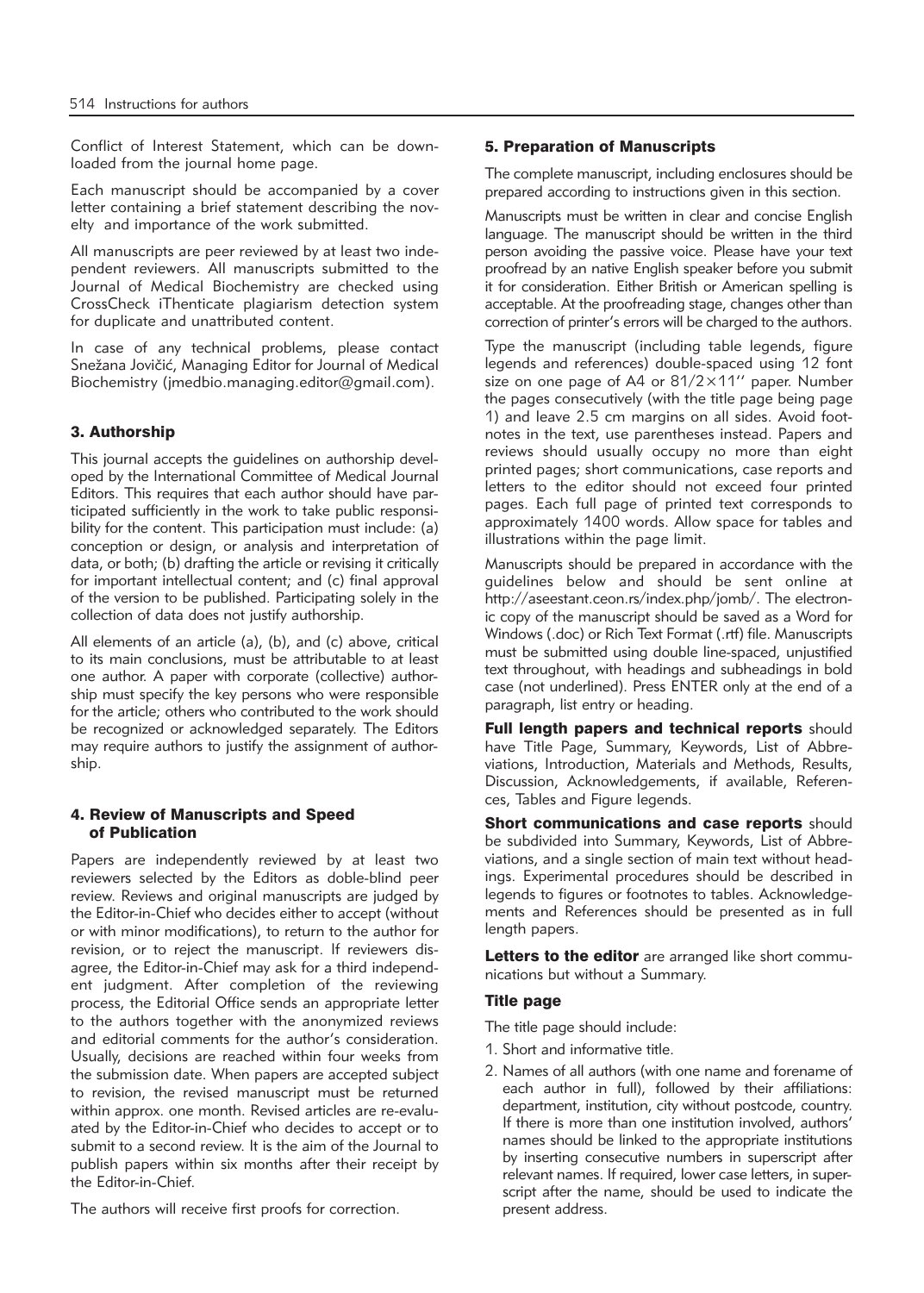- 3. Full name, mailing address, fax phone number and e-mail address of the corresponding author to whom communications should be sent is typed at the bottom.
- 4. Running title containing 50 characters or less in length.

#### Summary, Keywords and a list of non-standard abbreviations

The second page of the manuscript should contain Summary, Keywords and a list of non-standard abbreviations used in text, figures, tables, and figure and table legends.

A summary should be short and clear, typed on a separate sheet, and should contain no more than 250 words. It must be comprehensible to readers before they have read the paper. Reference citations must not appear in the abstract, abbreviations should be avoided.

The summary of the original articles, should be structured, including following: Background, Methods, Results and Conclusions. The abstract of the other article types should not be structured.

A short summary in the Serbian language should be typed on the separate sheet, beginning with a Serbian title. This is valid only for Serbian authors. Below the end of English and Serbian summaries provide up to six Key Words in alphabetical order separated by semicolon using the entries from Index Medicus for indexing purposes.

#### Introduction

Introduction should be clear, pointing to the essence of the problem and the purpose of the study. References related to the problem discussed in the manuscript should be cited. Do not include data or conclusions from the work being reported.

#### Materials and Methods

The experimental part should include a description of materials and methods used. If methods are widely known, they should not be described, but only references indicated. If the article deals with a new method or modified method, full description should follow. Methods used in statistical analyses should be indicated. Identify accurately all materials, substances, drugs and chemicals used.

**Ethics.** When reporting experiments on human subjects, manuscripts must include assurance that informed consent was obtained and that the study was performed in conformance with the Declaration of Helsinki ethical guidelines (http://ohsr.od.nih.gov/helsinki.php3) as reflected in *a priori* approval by the local institution's, regional or national, human research review committee. Do not use patients' names, initials, or hospital numbers, especially in any illustrative material. When reporting experiments on animals, indicate whether the national law on the care and use of laboratory animals was followed. Articles which do not give assurance of compliance with these principles will be rejected.

Statistics. Describe statistical methods with enough detail to enable a knowledgeable reader with access to the original data to verify the reported results. If preparing statistical data for publication, please read the journal's statistical guidelines or standard books. Specify any general computer programme used. When data are summarized in the results section, give the statistical methods used to analyze them.

#### **Results**

Results should be precise and clear, statistically processed and expressed according to the International System of Units (SI). Present in logical sequence the data generated using, as appropriate, tables and figures without duplication. Indicate the nature of data reduction and statistical procedures employed with appropriate references.

#### **Discussion**

Results should be discussed and compared to reference results. Conclusions should be drawn on the basis of these comparisons. Indicate the conclusions that may be drawn and place them in the context of a critical appraisal of previous work. Do not repeat in detail data or other material given in the introduction or the results section. Link the conclusions with the goals of the study, but avoid unqualified statements and conclusions not completely supported by your data. Distinguish clearly new information from previous finding, and speculation from fact. Problems arising out of the study may be identified, and relevant hypotheses may be generated.

#### Acknowledgements

Acknowledgements should be placed at the end of the text. Indicate financial support, gifts, technical assistance, and advice. Names of the funding organizations should be written in full. Obtain written permission from those acknowledged by name.

#### Units of measurement

The units of measurement when possible must belong to the International System of Units (SI) or be non-SI units accepted for use with the SI (e.g. days, litre). (http://www.bipm.fr/3\_SI/si.html)

#### **References**

Only essential references should be included. Authors are responsible for verifying them against the original source material. Automatic numbering should be avoided. References are typed on sheets separate from the text and follow the text. Rely upon articles published in primary research journals. Meeting abstracts may be cited only if published in journals. Citations such as »personal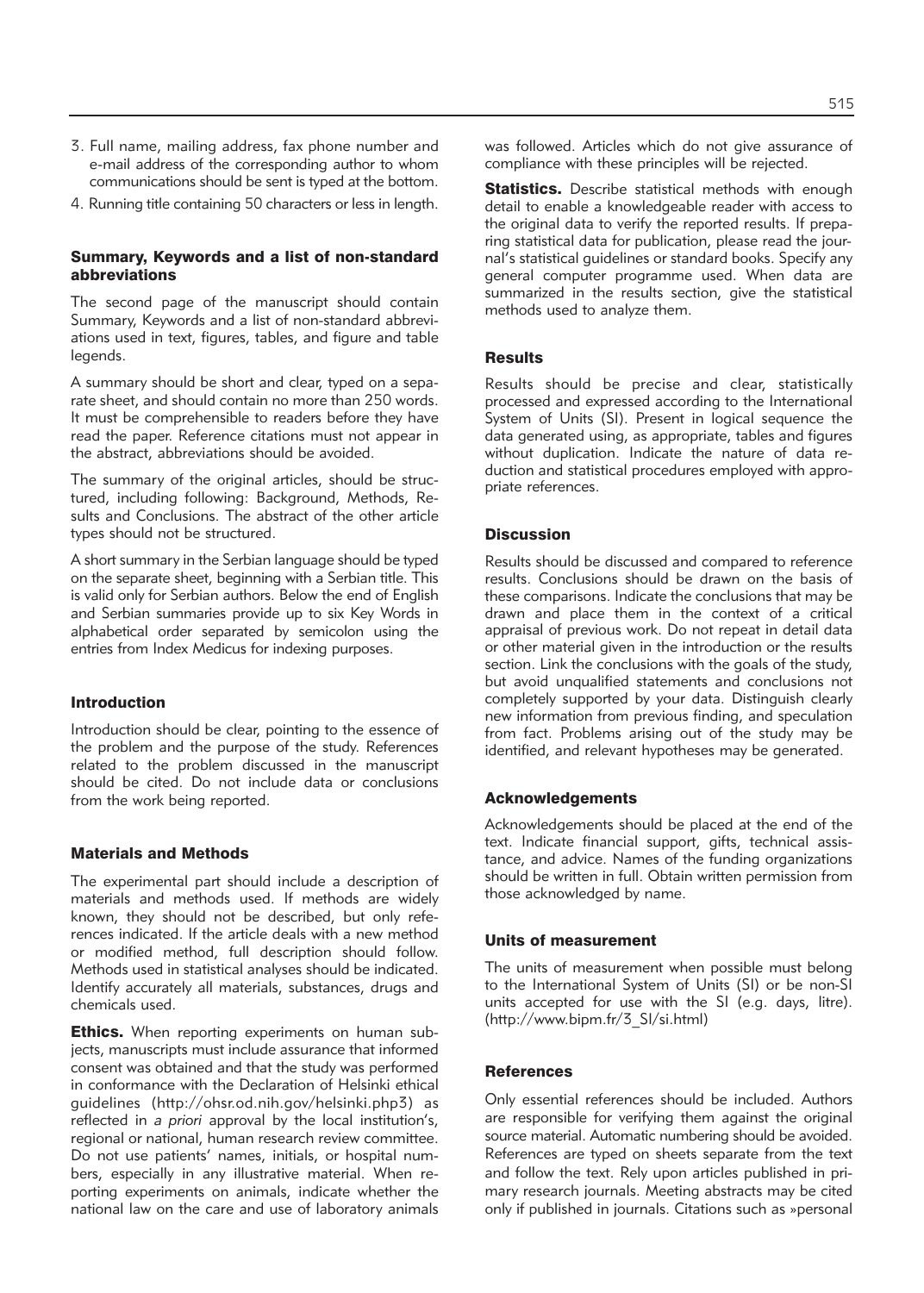communication«, »unpublished data« or »in press« are not accepted. Publications for which no author is apparent may be attributed to the organization from which they originate. Simply omit the name of the author for anonymous journal articles – avoid using »Anonymous«.

References are identified in the text by Arabic numerals in parentheses, and numbered consecutively in the order in which they are mentioned in the text. If one reference is cited several times in the text, the same number is indicated in parentheses. Abbreviations of journals conform to those used in Index Medicus (List of Journals Indexed). List all authors; if the number is seven or more, cite first six names followed by *et al*. Do not use italic font in the reference section. References must be given in the following format:

• Articles:

Pugia MM, Sammer R, Corey P, Lott JA, Anderson L, Gleason S, et al. The uristatin dipstick is useful in distinguishing upper respiratory from urinary tract infections. Clin Chim Acta 2004; 341: 73–81.

Mizon D, Piva F, Queyrel V, Balduyck M, Hachulla E, Mizon J. Urinary bikunin determination provides insight into proteinase/proteinase inhibitor imbalance in patients with inflammatory diseases. Clin Chem Lab Med 2002; 40: 579–86.

• Supplements:

Williams DN. Reducing costs and hospital stay for pneumonia with home intravenous cefotaxime treatment: results with a computerized ambulatory drug delivery system. Am J Med 1994; 97: Suppl 2A: 50– 5.

• Abstracts:

Henney AM. Chronic plaque or acute rupture? The yin and yang of vascular tissue remodeling [abstract]. Atherosclerosis 1997; 134: 111.

- Books and Monographs: Kahn CR, Weir GC, editors, Joslin's diabetes mellitus, 13ed. Philadelphia: Lea and Febiger, 1994: 1068pp.
- Chapters:

Karnofsky DH, Burchenal JH. The clinical evaluation of chemotherapeutic agents in cancer. In: Macleod CM, editor. Evaluation of chemotherapeutic agents. New York: Columbia University Press, 1949: 191–205.

# Tables

Submit tables on separate pages and number them consecutively using Roman numerals. Provide a short descriptive title, column headings, and (if necessary) footnotes to make each table self-explanatory. Refer to tables in the text as Table I, etc. Use Table I, etc. in the table legends. Please indicate in the manuscript the approximate position of each table.

#### **Figures**

Illustrations will be reduced in size to fit, whenever possible, the width of a single column, i.e. 80 mm, or a double column, i.e. 168 mm. Ideally, single column figures should be submitted with a width of 100 mm, double column figures with a width of 210 mm. Lettering in all figures within the article should be uniform in style, preferably a sans serif typeface, and of sufficient size, so that it is readable at the final size of approximately 2 mm.

Uppercase letters A, B, C, etc. should be used to identify parts of multi-part figures. Cite all figures in the text in a numerical order. Indicate the approximate position of each figure. Refer to figures in the text as Figure 1, etc. Use Figure 1, etc. in the figure legends.

The first author's name, drawing number and top location are indicated on the back of the illustration.

The number of tables and figures should be rational.

Line drawing and photographs must be of high quality. Note that faint shading may be lost upon reproduction. All illustrations should be black and white and should be numbered in the order in which they are mentioned in the text. The figures must be saved as separate files and printouts appended to the manuscript. All photographic figures should be submitted in camera-ready form (i.e. with all extraneous areas removed) and saved as TIFF files at a resolution of 600 dpi. Line drawings should be professionally prepared and labelled (freehand files). Charts may be supplied as Excel spreadsheets (one chart per sheet). Where necessary, magnification should be shown using a scale marker. The figure legends (one per figure) should appear as a separate page at the end of the main text file. Any previously published illustrations should be accompanied by the written consent to replication of the copyright holder and an acknowledgement should be included in the legend. The full reference should also be included in the reference list.

# Figure legends

Provide figure legends on separate pages. Explain all symbols used in the figures. Remember to use the same abbreviations as in text.

#### **Nomenclature**

Follow the rules of the IUPAC-IUB Commission on Biochemical Nomenclature, as in IUB *Biochemical Nomen clature and Related Documents*, 3rd edition, obtainable from Biochemical Society Book Depot, P.O. Box 32, and Commerce Way, Colchester, CO2 8HP, U.K.

Enzyme names should be in accordance with the recommendations of the IUPAC-IUB Commission on Biochemical Nomenclature, 1978, as in *Enzyme Nomenclature*, published by Academic Press, New York, 1992. Genotypes should be given in italics, phenotypes should not be italicised. Nomenclature of bacterial genetics should follow Damerec et al. Genetics 1966; 54: 61–76.